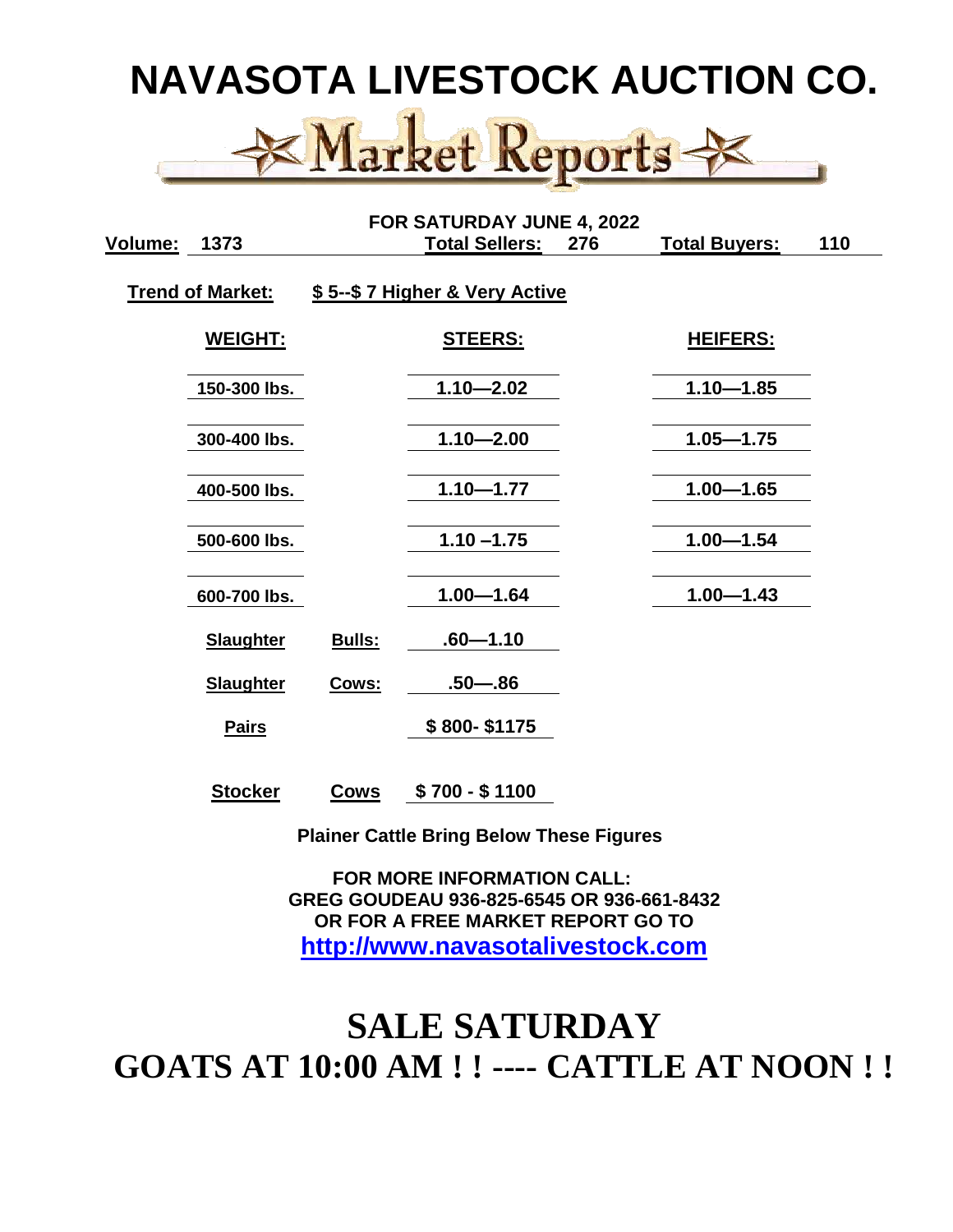# **NAVASOTA LIVESTOCK AUCTION CO.**



| FOR SATURDAY JUNE 11, 2022 |                  |             |                                 |     |                      |     |  |
|----------------------------|------------------|-------------|---------------------------------|-----|----------------------|-----|--|
| Volume:                    | 1565             |             | <b>Total Sellers:</b>           | 286 | <b>Total Buyers:</b> | 102 |  |
| <b>Trend of Market:</b>    |                  |             | <b>Steady &amp; Very Active</b> |     |                      |     |  |
|                            | <u>WEIGHT:</u>   |             | <u>STEERS:</u>                  |     | <u>HEIFERS:</u>      |     |  |
|                            | 150-300 lbs.     |             | $1.10 - 2.05$                   |     | $1.10 - 1.85$        |     |  |
|                            | 300-400 lbs.     |             | $1.10 - 2.00$                   |     | $1.05 - 1.70$        |     |  |
|                            | 400-500 lbs.     |             | $1.10 - 1.95$                   |     | $1.00 - 1.65$        |     |  |
|                            | 500-600 lbs.     |             | $1.10 - 1.76$                   |     | $1.00 - 1.61$        |     |  |
|                            | 600-700 lbs.     |             | $1.00 - 1.65$                   |     | $1.00 - 1.48$        |     |  |
|                            | <b>Slaughter</b> | Bulls:      | $.60 - 1.11$                    |     |                      |     |  |
|                            | <b>Slaughter</b> | Cows:       | $.50 - .93$                     |     |                      |     |  |
|                            | <b>Pairs</b>     |             | \$800-\$1375                    |     |                      |     |  |
|                            | <b>Stocker</b>   | <b>Cows</b> | $$700 - $1025$                  |     |                      |     |  |

 **Plainer Cattle Bring Below These Figures**

 **FOR MORE INFORMATION CALL: GREG GOUDEAU 936-825-6545 OR 936-661-8432 OR FOR A FREE MARKET REPORT GO TO [http://www.navasotalivestock.com](http://www.navasotalivestock.com/)**

### **SALE SATURDAY GOATS AT 10:00 AM ! ! ---- CATTLE AT NOON ! !**